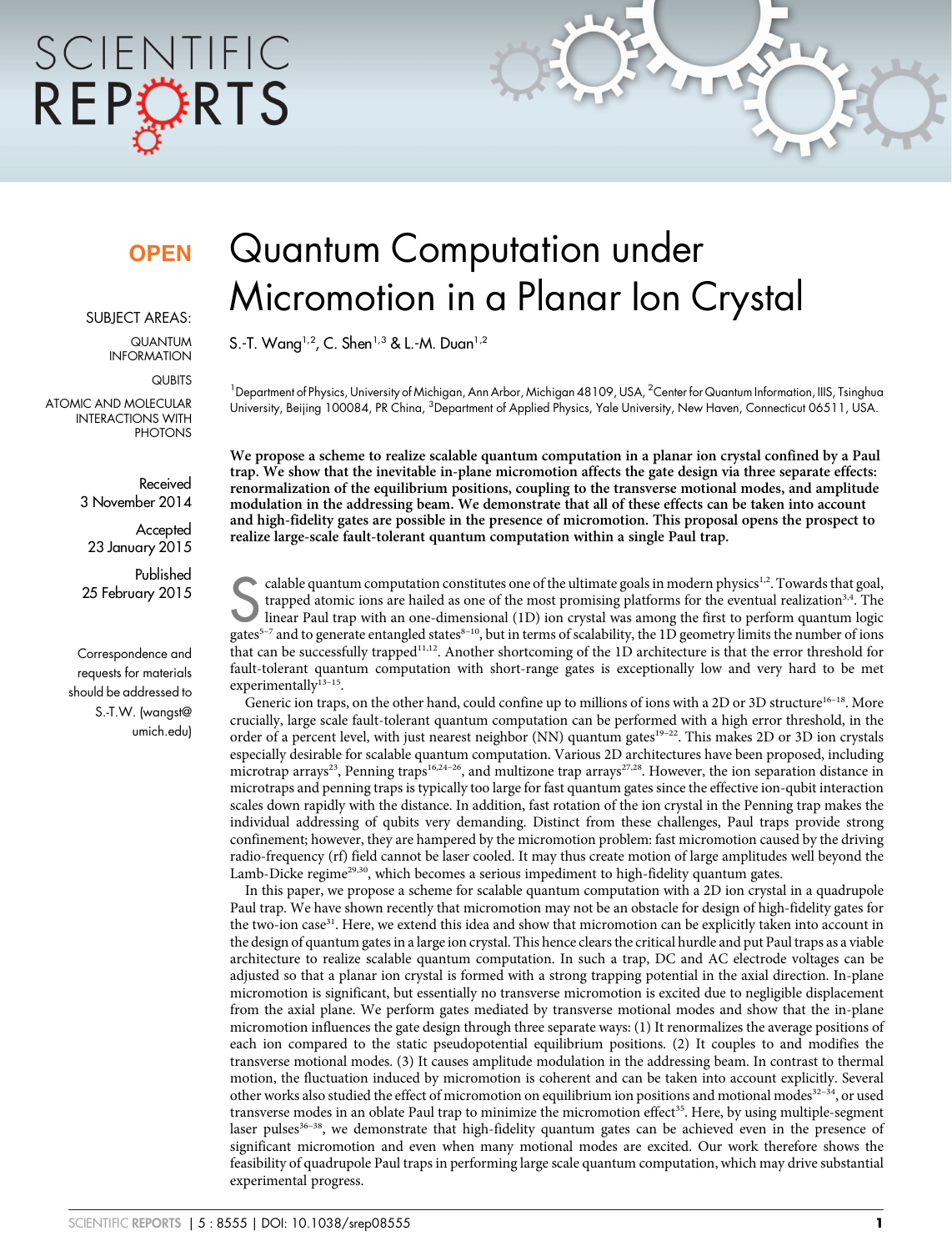A generic quadrupole Paul trap can be formed by electrodes with a hyperbolic cross-section. The trap potential can be written as  $\Phi(x, y, z) = \Phi_{DC}(x, y, z) + \Phi_{AC}(x, y, z)$ , where

$$
\Phi_{\rm DC}(x, y, z) = \frac{U_0}{d_0^2} \left[ (1 + \gamma) x^2 + (1 - \gamma) y^2 - 2z^2 \right],\tag{1}
$$

$$
\Phi_{AC}(x,y,z) = \frac{V_0 \cos(\Omega_T t)}{d_0^2} (x^2 + y^2 - 2z^2).
$$
 (2)

It contains both a DC and an AC part, with  $U_0$  being the DC voltage, and  $V_0$  being the AC voltage forming an electric field oscillating at the radiofrequency  $\Omega_T$ . The parameter  $d_0$  characterizes the size of the trap and  $\gamma$  controls the anisotropy of the potential in the  $x$ - $\gamma$  plane. We choose  $\gamma$  to deviate slightly from zero, so that the crystal cannot rotate freely in the plane, i.e. to remove the gapless rotational mode. The AC part, on the contrary, is chosen to be isotropic in the  $x-y$ plane. We let  $U_0 < 0$  such that the trapping is enhanced along the z direction in order to form a 2D crystal in the  $x$ -y plane. Disregarding the Coulomb potential first, the equations of motion of ions in such a trap can be written in the standard form of Mathieu equations along each direction:

$$
\frac{d^2r_v}{d\xi^2} + [a_v - 2q_v \cos(2\xi)]r_v = 0,
$$
\n(3)

where  $v \in \{x, y, z\}$ , and the dimensionless parameters are  $\xi = \Omega_T t/2$ ,  $a_x = 8(1+\gamma)eU_0/m d_0^2 \Omega_T^2$ ,  $a_y = 8(1-\gamma)eU_0/m d_0^2 \Omega_T^2$  $a_z = -16eU_0/m d_0^2 \Omega_T^2$ ,  $q_x = q_y = q = -4eV_0/m d_0^2 \Omega_T^2$ ,  $q_z = -2q$ . Neglecting micromotion, one could approximate the potential as a time-independent harmonic pseudopotential with secular trapping<br>
The contract of the secular trapping frequencies  $\omega_{\rm v}=\beta_{\rm v}\Omega_T$ /2, with  $\beta_{\rm v}$   $\approx$   $\sqrt{a_{\rm v}+q_{\rm v}^2/2}$  being the characteristic exponents of the Mathieu equations<sup>39,40</sup>.

#### **Results**

Dynamic ion positions. Adding Coulomb interactions back, the static equilibrium positions can be found by minimizing the total pseudopotential<sup>25,41</sup>, or use molecular dynamics simulation with added dissipation, which imitates the cooling process in experiment $42,43$ . In our numerical simulation, we start with  $N = 127$  ions forming equilateral triangles in a 2D hexagonal structure. We then solve the equations of motion with a small frictional force to find the equilibrium positions  $\vec{r}^{(0)} = \vec{r}(t \rightarrow \infty) = \left(x_1^{(0)}, y_1^{(0)}, \cdots, x_N^{(0)}, y_N^{(0)}\right)$ which is the starting point for the expansion of the Coulomb potential. Micromotion is subsequently incorporated by solving the decoupled driven Mathieu equations (see supplementary materials). The average ion positions  $\vec{r}^{(0)}$  are found selfconsistently, which differ slightly from the pseudopotential equilibrium positions (an average of  $0.03 \mu m$  shift). Dynamic ion positions  $\vec{r}(t)$  can be expanded successively as

$$
\vec{r}(t) = \vec{r}^{(0)} + \vec{r}^{(1)} \cos(\Omega_T t) + \vec{r}^{(2)} \cos(2\Omega_T t) + \cdots. \tag{4}
$$

Numerically, we found that  $\vec{r}^{(1)} \approx -\frac{q}{2}\vec{r}^{(0)}$  and  $\vec{r}^{(2)} \approx \frac{q^2}{32}\vec{r}^{(0)}$ , where the expression for  $\vec{r}^{(1)}$  is consistent with previous results<sup>31,32,42</sup>. Micromotion thus only results in breathing oscillations about the average positions.

Fig. 1(a) shows the average ion positions  $\vec{r}^{(0)}$  in the planar crystal. The distribution of NN distance is plotted in figure 1(b). We choose the voltages  $U_0$  and  $V_0$  such that the ion distance is kept between 6.5  $\mu$ m and 10  $\mu$ m. This ensures that crosstalk errors due to the Gaussian profile of the addressing beam are negligible, at the same time maintaining strong interaction between the ions. As micromo-



Figure 1 | Crystal structure and distance distribution. (a) Average positions  $\vec{r}^{(0)}$  of 127 ions in a planar crystal. Breathing oscillations about these average positions occur due to micromotion. Two pairs of ions (enclosed in squares), one pair in the center and one near the edge, are used for the demonstration of a quantum gate later. (b) The distribution of nearest neighbor (NN) distance. The minimum, maximum, and average NN distances are 6.9  $\mu$ m, 10  $\mu$ m and 8.0  $\mu$ m respectively. Parameters used are: the number of ions  $N = 127$ ; DC and AC potential  $U_0 = -1.1$  V,  $V_0$  = 90 V; AC rf frequency  $\Omega_T/2\pi$  = 50 MHz; the characteristic electrode size  $d_0 = 200 \mu m$ ; ion mass  $m = 171u$  (*u* is the atomic mass unit) corresponds to <sup>171</sup>Yb<sup>+</sup> ion; the anisotropy parameter  $\gamma = 0.01$ ; corresponding Mathieu parameters are  $a_x \approx -1.27 \times 10^{-3}$ ,  $a_y \approx -1.25 \times 10^{-3}$  $10^{-3}$ ,  $a_z \approx 2.52 \times 10^{-3}$ ,  $q \approx -0.051$ , with respective secular trap frequencies  $\omega_x/2\pi \approx 0.18 \text{ MHz}, \omega_y/2\pi \approx 0.22 \text{ MHz}, \omega_z/2\pi \approx 2.21 \text{ MHz};$  $\omega_z/\omega_{x,y}$  > 10 ensures a planar crystal is formed.

tion yields breathing oscillations, the further away the ion is from the trap center, the larger the amplitude of micromotion becomes. With the furthest ion around 52  $\mu$ m from the trap center, the amplitude of micromotion is  $-q/2 \times 52 \approx 1.4 \mu m$ , which is well below the separation distance between the ions but larger than the optical wavelength (see supplementary materials for the distribution of the amplitude of micromotion).

Normal modes in the transverse direction. With the knowledge of ion motion in the  $x-y$  plane, we proceed to find the normal modes and quantize the motion along the transverse  $(z)$  direction. As ions are confined in the plane, micromotion along the transverse direction is negligible. The harmonic pseudopotential approximation is therefore legitimate. Expanding the Coulomb potential<br> $\frac{\partial^2}{\partial x^2}$  (1) | | |

to second order, we have 
$$
\frac{\partial^2}{\partial z_i \partial z_j} \left(\frac{1}{\tilde{r}_{ij}}\right)\Big|_{\vec{r}(t)} = \frac{1}{r_{ij}^3}
$$
, where  $\tilde{r}_{ij} =$ 

 $\sqrt{(x_i-x_j)^2+(y_i-y_j)^2+(z_i-z_j)^2}$  is the 3D distance and  $r_{ij}$ ffiffiffiffiffiffiffiffiffiffiffiffiffiffiffiffiffiffiffiffiffiffiffiffiffiffiffiffiffiffiffiffiffiffiffiffiffiffiffiffi  $\sqrt{(x_i - x_j)^2 + (y_i - y_j)^2}$ is the planar distance between ions i and j. To the second order, transverse and in-plane normal modes

are decoupled. Note that coupling between the in-plane micromotion and the transverse normal modes has been taken into account in this expansion as the Coulomb potential is expanded around the dynamic ion positions  $\vec{r}(t)$ . With significant in-plane micromotion, distances between ions are time-dependent, which in turn affects the transverse modes. We can expand the quadratic coefficients in series:

$$
\frac{1}{r_{ij}^3} \approx \left\langle \frac{1}{r_{ij}^3} \right\rangle + M_{ij} \cos(\Omega_T t) + \cdots. \tag{5}
$$

The time-averaged coefficients  $\left\langle 1 \middle/ r_{ij}^3 \right\rangle$  can be used to compute the transverse normal modes. The next order containing  $cos(\Omega_T t)$  terms can be considered as a time-dependent perturbation to the Hamiltonian. It contributes on the order of  $O(q\omega_k^2/\Omega_T^2) \sim O(q\alpha_z^2)$ in the rotating wave approximation, where  $\omega_k$  is the transverse mode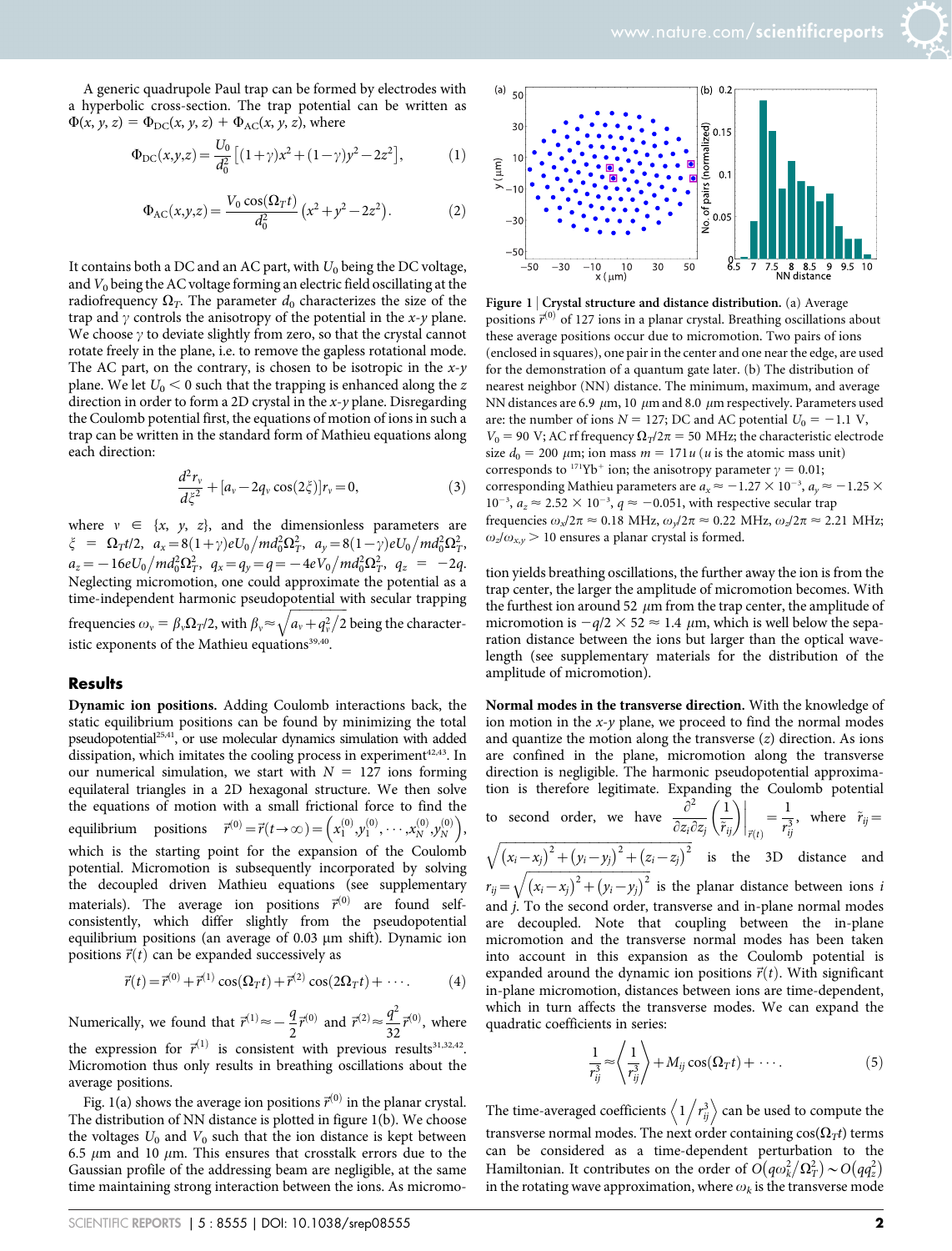frequency. The term  $\left\langle 1/r_{ij}^3 \right\rangle \approx \left(1/\frac{1}{r_{ij}}\right)$  $\left(1 / r_{ij}^{(0)}\right)^3 (1 - 3q^2/4) + O(q^3),$ where  $r_{ij}^{(0)}$  is the ion distance computed with  $\vec{r}^{(0)}$  without considering micromotion (see supplementary materials). Here, the the induction effect is an overall renormalization in the term  $1/r_{ij}^3$ , so it does not modify the normal mode structure. Instead, it slightly shifts down the transverse mode frequencies (in the order of  $O(q^2)$ ). Numerically, we found an average reduction of around 0.4 kHz in each transverse mode frequency with our chosen parameters. Although mode structure is not altered by this overall renormalization, the discrepancy in equilibrium positions compared to the pseudopotential approximation will modify both the normal mode structure and mode frequencies.

High-fidelity quantum gates. After obtaining the correct transverse normal modes, we now show how to design high-fidelity quantum gates with in-plane micromotion. Since NN gates are sufficient for fault-tolerant quantum computation in a planar crystal, we show as a demonstration that high-fidelity entangling gates can be achieved with a pair of NN ions in the trap center and near the trap edge. One may perform the gate along the transverse direction by shining two laser beams on the two NN ions with wave vector difference  $\Delta k\hat{z}$ and frequency difference  $\mu$  (see Fig. 2)<sup>38,44</sup>. The laser-ion interaction<br>Hamiltonian is $^{37}H = \sum_{j=1}^2 \hbar \Omega_j \cos(\Delta k \cdot \delta z_j + \mu t) \sigma_j^z,$  where  $\Omega_j$  is the (real) Raman Rabi frequency for the *j*th ion,  $\sigma^z_j$  is the Pauli-Z matrix acting on the pseudospin space of internal atomic states of the ion j, and  $\delta z_j$  is the ion displacement from the equilibrium position. Quantize the ion motion,  $\delta z_j = \sum_k$  $\sqrt{\hbar/2m\omega_k}b_j^k\left(a_k+a_k^{\dagger}\right)$ , with  $b_j^k(\omega_k)$  being the mode vector (frequency) for mode k and  $a_k^{\dagger}$ creates the k-th phonon mode. Expanding the cosine term and ignoring the single-bit operation, the Hamiltonian can be written in the interaction picture as

$$
H_{\rm I} = -\sum_{j=1}^{2} \sum_{k} \chi_j(t) g_j^k \left( a_k^{\dagger} e^{i\omega_k t} + a_k e^{-i\omega_k t} \right) \sigma_j^z, \tag{6}
$$

where  $\chi_j(t) = \hbar \Omega_j \sin(\mu t)$ ,  $g_j^k = \eta_k b_j^k$  and the Lamb-Dicke parameter  $\eta_k = \Delta k \sqrt{\hbar/2m\omega_k} \ll 1$ . The evolution operator corresponding to the Hamiltonian  $H_{\rm I}$  can be written as<sup>37,38,45</sup>



Figure 2 <sup>|</sup> Nearest neighbor quantum gate in a 2D planar crystal. Two laser beams with a wave vector difference  $\Delta k$  aligned in the z direction exert a spin-dependent force on the neighboring ions. Parameters used are: The wave vector difference of addressing beams  $\Delta k = 8 \ \mu m^{-1}$ ; Laser beams are assumed to take a Gaussian profile with a beam waist  $w = 3 \mu m$ centered at the average positions of the respective ion; The Lamb-Dicke parameter  $\eta_z = \Delta k \sqrt{\hbar/2m\omega_z} \approx 0.029$ . Other parameters are the same as in Fig. 1.

$$
U(\tau) = \exp\left(i\sum_{j} \phi_j(\tau)\sigma_j^z + i\sum_{j < n} \phi_{jn}(\tau)\sigma_j^z \sigma_n^z\right),\tag{7}
$$

where the qubit-motion coupling term  $\phi_j(\tau) = -i \sum_k \alpha_j^k(\tau) a_k^{\dagger} \alpha_j^{k*}(\tau)a_k$  with  $\alpha_j^k(\tau) = \frac{i}{\hbar}g_j^k$  $\int_0^{\tau}$ conditional phase  $\phi_{jn}(\tau) = \frac{2}{\hbar^2}$  $\chi_j(t)e^{i\omega_k t}dt$  and the two-qubit  $\sum_{k} g_{j}^{k} g_{n}^{k}$  $\mathbf{r}^t$  $\mathbf 0$  $\int_0^t$  $\chi_j(t_2)\chi_n(t_1)\sin(\omega_k)$  $(t_2-t_1)$ ) dt<sub>1</sub> dt<sub>2</sub>. To realize a conditional phase flip (CPF) gate between ions *j* and *n*, we require  $\alpha_j^k \approx 0$  so that the spin and phonons are almost disentangled at the end of the gate, and also  $\phi_{in}(\tau) = \pi/4$ . It is worthwhile to note that in deriving Eq. (7), we dropped single-qubit operations as we are interested in the CPF gate. These fixed single-qubit operations can be explicitly compensated in experiment by subsequent rotations of single spins. (see supplementary materials for more detailed derivation and analysis).

As the number of ions increases, transverse phonon modes become very close to each other in frequencies. During typical gate time, many motional modes will be excited. We use multiple-segment pulses to achieve a high-fidelity gate<sup>36,37</sup>. The total gate time is divided into  $m$  equal-time segments, and the Rabi frequency takes the form  $\Omega_j(t) = \Omega_j^{(i)} \Omega_j^G(t)$ , with  $\Omega_j^{(i)}$  being the controllable and constant amplitude for the *i*th segment ( $(i 1\tau/m \leq t \leq \tau/m$ ). Due to the in-plane micromotion, the laser profile  $\Omega_j^G(t)$  seen by the ion is time-dependent. In our calculation, we assume the Raman beam to take a Gaussian form, with  $\Omega_j^G(t)$  =  $\exp \left\{ -\left| \left( x_j(t) - x_j^{(0)} \right) \right| \right.$  $\left\{-\left[\left(x_j(t)-x_j^{(0)}\right)^2+\left(y_j(t)-y_j^{(0)}\right)^2\right]\right/ w^2\right\}$ , where w is the beam waist and  $(x_j^{(0)}, y_j^{(0)})$  are the average positions for the jth

ion. Any other beam profile can be similarly incorporated. To gauge the quality of the gate, we use a typical initial state for the

ion spin  $|\Phi_0\rangle = (|0\rangle + |1\rangle) \otimes (|0\rangle + |1\rangle)/2$  and the thermal state  $\rho_m$ for the phonon modes at the Doppler temperature. The fidelity is defined as  $F = \text{tr}_{m} \left| \rho_{m} \right| \langle \Psi_{0} | U_{\text{CPF}}^{\dagger} U(\tau)$  $\overline{a}$  $\left[\rho_m\middle|\langle\Psi_0|U_{\text{CPF}}^{\dagger}U(\tau)\middle|\Psi_0\rangle\right]^2\right]$  tracing over the phonon modes, with the evolution operator  $U(\tau)$  and the perfect CPF gate  $U_{\text{CPF}} \equiv e^{i\pi \sigma_1^z \sigma_2^z}$ . For simplicity, we take  $\Omega_j^{(i)} = \Omega_n^{(i)} = \Omega^{(i)}$  for the ions *j* and *n*. For any given detuning  $\mu$  and gate time  $\tau$ , we optimize the control parameters  $\Omega^{(i)}$  to get the maximum fidelity F. Fig. 3 shows the gate infidelity  $\delta F = 1 - F$  and the maximum Rabi frequency  $|\Omega|_{\text{max}} = \max_i \Omega^{(i)}$  for the center pair [(a) and (b)] and the edge pair [(c) and (d)] with 13 segments and a relatively fast gate  $\tau \approx$ 23  $\mu$ s. Detuning  $\mu$  can be used as an adjusting parameter in experiment to find the optimal results. All transverse phonon modes are distributed between 0.85 $\omega_z$  and  $\omega_z$ . We optimize the gate near either end of the spectrum since optimal results typically occur there. Blue solid lines indicate the optimal results with micromotion and red dashed lines show the results for a genuine static harmonic trap, which are almost identical in (a), (b) and (c). It implies that micromotion can almost be completely compensated, but with a stronger laser power for the edge pair. If we apply the optimal result for the static trap to the realistic case with micromotion, the fidelity will be lower as indicated by the black dash-dot lines. This is especially so for the edge pair, where the fidelity is lower than 85% at any detuning. It is therefore critical to properly include the effect of micromotion. With corrected pulse sequences, a fidelity  $F > 99.99\%$  can be attained with  $|\Omega|_{\text{max}}/2\pi \approx 12 \text{ MHz } (|\Omega|_{\text{max}}/2\pi \approx 22 \text{ MHz})$  for the center (edge) ions. The Rabi frequencies can be further reduced by a slower gate and/or more pulse segments.

Noise estimation. Micromotion of any amplitude does not induce errors to the gates as it has been completely compensated in our gate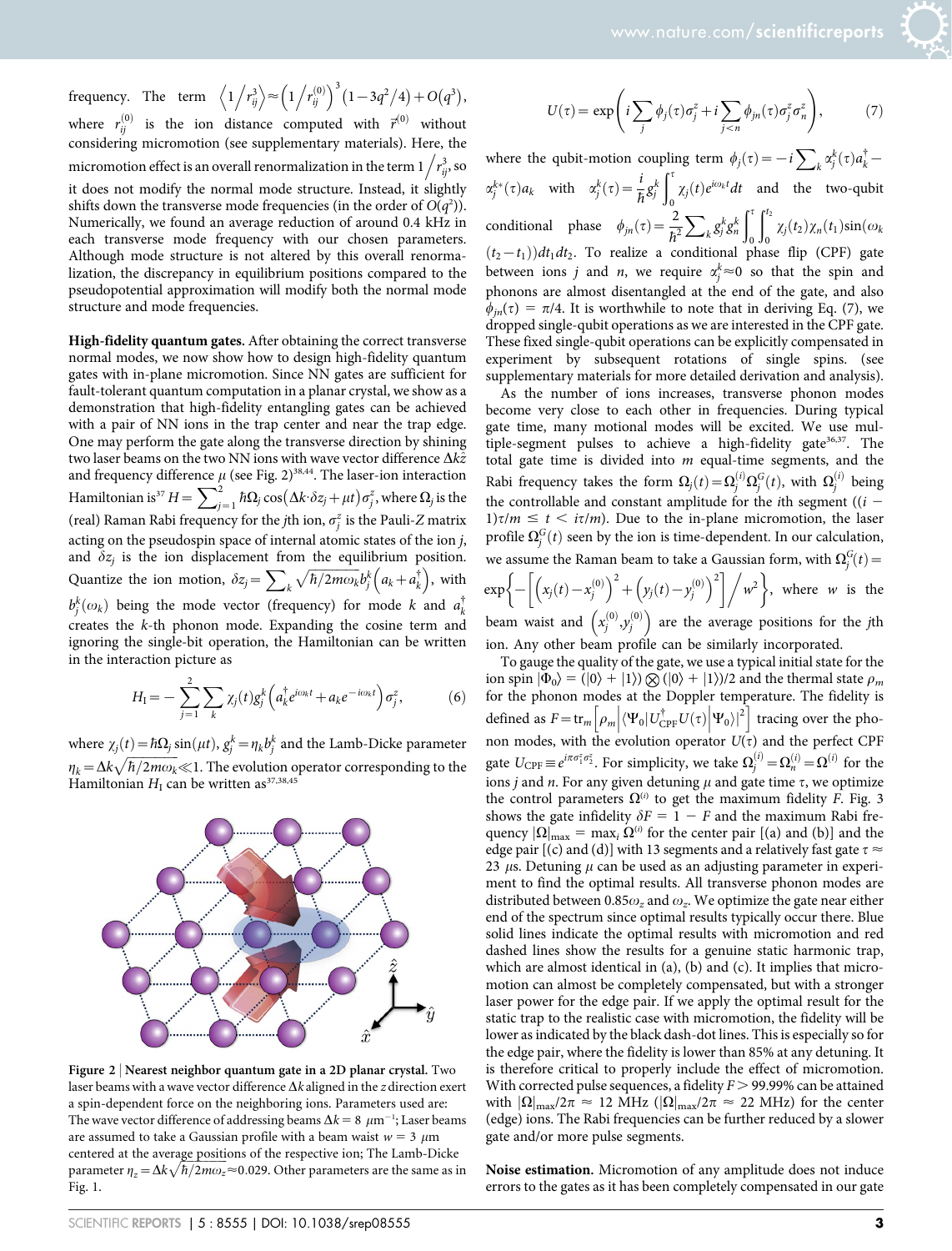

Figure 3 | Gate infidelity and pulse shaping. (a), (b), and (e) are respectively the gate infidelity, the maximum Rabi frequency, and the thirteensegment pulse pattern corresponding to the results marked by squares, for the center pair as labeled in Fig. 1. (c), (d), and (f) are the corresponding plots for the edge pair. The blue solid lines and the pulse sequences indicate the optimal results with micromotion considered. The red dashed lines are results for a genuine static harmonic trap without micromotion. Black dash-dot lines in (a) and (c) are obtained by applying the optimal solution for a static trap to the case with micromotion. All transverse modes are distributed between 0.85 $\omega_z$  and  $\omega_z$ . We optimize the gate near either end of the spectrum. The optimal results marked by the squares are  $\delta F = 4 \times 10^{-5}$  and  $|\Omega|_{\text{max}}/2\pi = 12 \text{MHz}$  ( $\delta F = 4 \times 10^{-6}$  and  $|\Omega|_{\text{max}}/2\pi = 22 \text{ MHz}$ ) for the center (edge) pair. Parameters used are: total gate time  $\tau = 50 \times 2\pi/\omega_z \approx 23\,$  µs;  $m = 13$  segments are used; Doppler temperature  $k_B T_D/\hbar \approx 2\pi \times 10\,\rm{MHz}$ is assumed for all phonon modes. Other parameters are the same as in Fig. 1 and Fig. 2.

design. We now estimate various other sources of noise for gate implementation. In considering the effect of in-plane micromotion to the transverse modes, we are accurate to the order of  $q^2$ , so an error of  $q^3 \approx 10^{-4}$  is incurred. The actual error is smaller since the Coulomb potential is an order of magnitude smaller than the trapping potential along the transverse direction. The cross-talk error probability due to beam spillover is  $P_c = e^{-2(d/w)^2} < 2 \times 10^{-5}$ , with the ion distance  $d\gtrsim$  7  $\mu{\rm m}$  and the beam waist  $w$  = 3  $\,\mu{\rm m}.$  At the Doppler temperature  $k_B T_D/\hbar \approx 2\pi \times 10 \text{ MHz}$ , thermal spread in positions may degrade the gate fidelity. Similar to micromotion, thermal motion causes the effective Rabi frequency to fluctuate. With  $\omega_{x,y}/2\pi \approx 0.2$  MHz, there is a mean phonon number  $\bar{n}_0 \approx 50$ in the  $x-y$  plane. It gives rise to thermal motion with average fluctuation in positions,  $\delta r \approx 0.23 \mu$ m, which can be estimated as in Ref. 46. The resultant gate infidelity is  $\delta F_1 \approx (\pi^2/4)(\delta r/w)^4 \approx 10^{-4}$ . Lastly, we estimate the infidelity caused by higher-order expansion in the Lamb-Dicke parameter. The infidelity is  $\delta F_2 \approx \pi^2 \eta_z^4$  $(\bar{n}_z^2 + \bar{n}_z + 1/8) \approx 2 \times 10^{-4}$ , where  $\bar{n}_z \approx 5$  is the mean phonon number in the transverse direction<sup>37</sup>. Other than the effects considered above, micromotion may also lead to rf heating when it is coupled to thermal motion. However, simulation has shown that at low temperature  $T < 10$ mK and small q parameters, rf heating is negligible<sup>42,47</sup>. Heating effect due to rf phase shift and voltage fluctuation should also be negligible when they are well-controlled<sup>42</sup>.

#### Discussion

It is worthwhile to point out that although we have demonstrated the feasibility of our gate design via a single case with  $N = 127$  ions, the proposed scheme scales for larger crystals. The intuition is that through optimization of the segmented pulses, all phonon modes are nearly disentangled from the quantum qubits at the end of the gate. However, as the number of ions further increases, one would presumably need more and more precise control for all the experimental parameters  $\langle \langle 1 \rangle$  fluctuation in voltage for example). rf heating may also destabilize a much larger crystal<sup>48</sup>, and more careful studies are necessary for larger crystals.

One may also notice that in Ref. 31, we considered gates mediated by the longitudinal phonon modes, so the effect of micromotion is a

phase modulation. Here, we utilize transverse modes so the amplitude of the laser beam is modulated. There are a few advantages in using the transverse modes: first, it is experimentally easier to access the transverse phonon modes in a planar ion crystal; second, in a planar crystal, the transverse direction is tightly trapped, so micromotion along that direction can be neglected; third, the transverse phonon modes do not couple to the in-plane modes and the in-plane micromotion affects the transverse modes via the time-dependence of the equilibrium positions, the effect of which is again suppressed due to tight trapping in the transverse direction.

In summary, we have demonstrated that a planar ion crystal in a quadrupole Paul trap is a promising platform to realize scalable quantum computation when micromotion is taken into account explicitly. We show that the in-plane micromotion comes into play through three separate effects, and each of them can be resolved. This paves a new pathway for large-scale trapped-ion quantum computation.

- 1. Nielsen, M. A. & Chuang, I. L. Quantum computation and quantum information (Cambridge university press, 2010).
- 2. Ladd, T. D. et al. Quantum computers. Nature 464, 45–53 (2010).
- 3. Blatt, R. & Wineland, D. Entangled states of trapped atomic ions. Nature 453, 1008–1015 (2008).
- 4. Haffner, H., Roos, C. F. & Blatt, R. Quantum computing with trapped ions. Phys. Rep. 469, 155–203 (2008).
- 5. Cirac, J. I. & Zoller, P. Quantum computations with cold trapped ions. Phys. Rev. Lett. 74, 4091–4094 (1995).
- 6. Monroe, C., Meekhof, D. M., King, B. E., Itano, W. M. & Wineland, D. J. Demonstration of a fundamental quantum logic gate. Phys. Rev. Lett. 75, 4714–4717 (1995).
- 7. Schmidt-Kaler, F. et al. Realization of the cirac-zoller controlled-not quantum gate. Nature 422, 408-411 (2003).
- 8. Turchette, Q. A. et al. Deterministic entanglement of two trapped ions. Phys. Rev. Lett. 81, 3631–3634 (1998).
- 9. Sackett, C. A. et al. Experimental entanglement of four particles. Nature 404, 256–259 (2000).
- 10. Roos, C. F. et al. Control and measurement of three-qubit entangled states. Science 304, 1478–1480 (2004).
- 11. Raizen, M. G., Gilligan, J. M., Bergquist, J. C., Itano, W. M. & Wineland, D. J. Ionic crystals in a linear paul trap. Phys. Rev. A 45, 6493–6501 (1992).
- 12. Schiffer, J. P. Phase transitions in anisotropically confined ionic crystals. Phys. Rev. Lett. 70, 818–821 (1993).